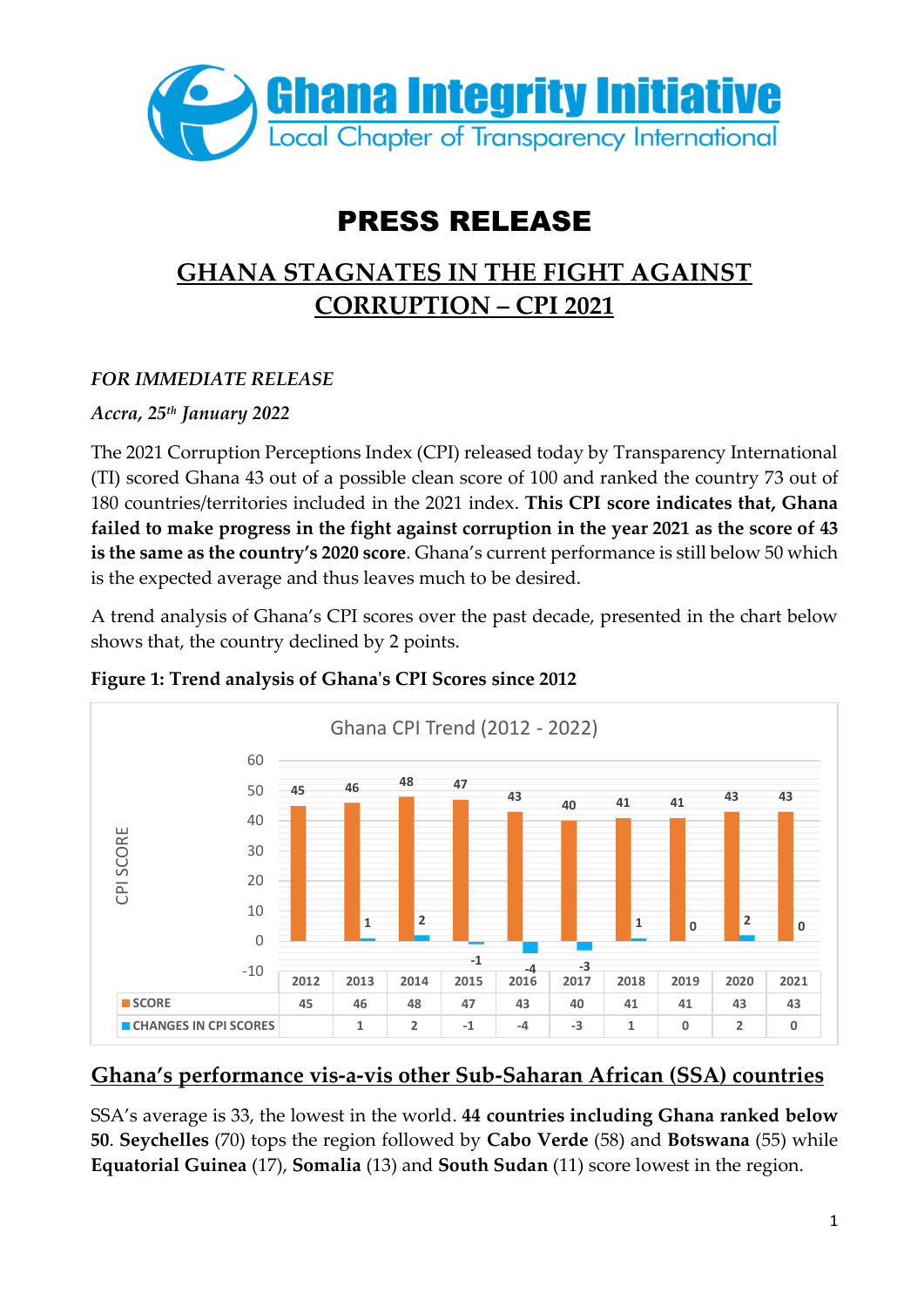The 2021 index reveals that, **Botswana** (55), **Lesotho** (38), **Eswatini** (32), **Niger** (31), **Nigeria**  (24), **Comoros** (20) and **South Sudan** (11) are all at historic lows. In the last decade, 43 countries in the region have either declined or made no significant progress.

Since 2012, **Botswana** (55), **Liberia** (29), **Mali** (29) and **South Sudan** (11) have significantly declined on the CPI. Only six countries in the region have significantly improved their scores over that period. They are **Seychelles** (70), **Senegal** (43), **Ethiopia** (39), **Tanzania** (39), **Côte d'Ivoire** (36) and **Angola** (29).

Ghana's score of 43 placed her 9th along with Senegal out of 49 SSA countries on the 2021 CPI index.

| <b>COUNTRY</b>        | CPI 2021 SCORE | <b>WORLD CPI 2021</b><br><b>RANKING</b> | <b>SSA CPI 2021 RANK</b> |
|-----------------------|----------------|-----------------------------------------|--------------------------|
| Seychelles            | 70             | 23                                      | 1                        |
| Cabo Verde            | 58             | 39                                      | $\overline{2}$           |
| Botswana              | 55             | 45                                      | 3                        |
| Rwanda                | 54             | 49                                      | $\overline{4}$           |
| Mauritius             | 53             | 52                                      | 5                        |
| Namibia               | 49             | 58                                      | $\boldsymbol{6}$         |
| Sao Tome and Principe | 45             | 66                                      | $\overline{7}$           |
| South Africa          | 44             | 70                                      | 8                        |
| Ghana                 | 43             | 73                                      | 9                        |
| Senegal               | 43             | 73                                      | 9                        |
| Benin                 | 42             | 78                                      | 11                       |
| Burkina Faso          | 42             | 78                                      | 11                       |
| Ethiopia              | 39             | 87                                      | 13                       |
| Tanzania              | 39             | 87                                      | 13                       |
| Lesotho               | 38             | 96                                      | 15                       |

**Table 1: Extract of 2021 CPI Scores for SSA countries**

*Source: TI 2021 CPI data*

## **Global Highlights**

The CPI global average remains unchanged at 43 for the tenth year in a row, and two-thirds of countries score below 50.

- **i.** The top countries on the Index are **Denmark** (88), **Finland** (88) and **New Zealand** (88), all of which also rank in the top 10 per cent in the world on the [Democracy Index](https://www.eiu.com/n/campaigns/democracy-index-2020/) Civil Liberties score.
- **ii. Somalia** (13), **Syria** (13) and **South Sudan** (11) remain at the bottom of the CPI. Syria is also ranked last in civil liberties (Somalia and South Sudan are unrated).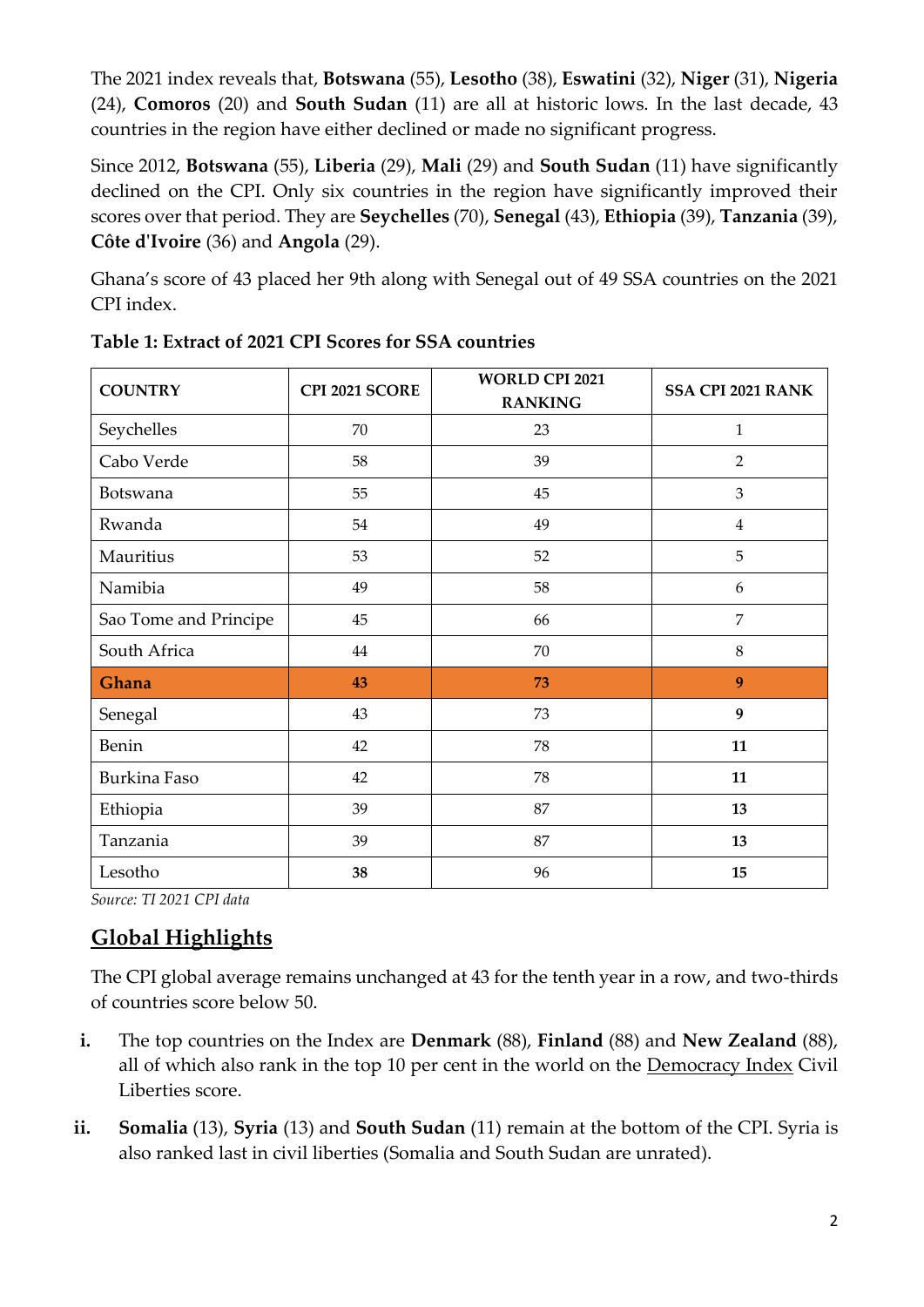iii. 27 countries – among them **Cyprus** (53), **Lebanon** (24) and **Honduras** (23) – are all at historic lows this year.

In the last decade, 154 countries have either declined or made no significant progress.

- i. Since 2012, 23 countries have significantly declined on the CPI including advanced economies such as **Australia** (73), **Canada** (74) and the **United States** (67), the latter dropping out of the top 25 countries on the Index for the first time.
- ii. 25 countries have significantly improved their scores, including **Estonia** (74), **Seychelles** (70) and **Armenia** (49).

## **Corruption, Democracy and Human Rights**

The 2021 CPI focuses on Corruption, Democracy and Human Rights. According to TI, corruption enables both human rights abuses and democratic decline and in turn these factors lead to higher levels of corruption, setting off a vicious cycle.

TI further posits that, the global COVID-19 pandemic has opened doors for governments to further expand their executive powers, conceal information from the public and strip away rights. This year's CPI shows that 154 countries have either declined or made no significant progress in tackling corruption in the last decade and 27 countries are at historic lows in their score.

In connection with the focus for 2021 CPI, Delia Ferreira Rubio, Chair of Transparency International stated:

*"Human rights are not simply a nice-to-have in the fight against corruption. Authoritarian approaches destroy independent checks and balances and make anti-corruption efforts dependent on the whims of an elite. Ensuring people can speak freely and work collectively hold power to account is the only sustainable route to a corruption-free society."*

TI's research shows a strong correlation between anti-corruption and respect for human rights, and that very few countries have managed to establish effective control of corruption without also respecting human rights. Of the 23 countries that have significantly declined on the CPI since 2012, 19 also declined on their civil liberties score.

The above findings apply in the case of Ghana as the country's score on the Democracy Index has seen a decline between 2015 and 2020 from 6.86 to 6.50<sup>1</sup> (out of a possible score of 10) just as figure 1 also shows a decline in the country's CPI scores between the same period. Although government is known to have taken some measures to address the canker and abuse of public office, impunity remains a problem<sup>2</sup>.

<sup>1</sup> Democracy Index 2020: https://www.eiu.com/n/campaigns/democracy-index-2020/

<sup>2</sup> Country Reports on Human Rights Practices for 2020. https://www.state.gov/reports/2020-country-reports-onhuman-rights-practices/ghana/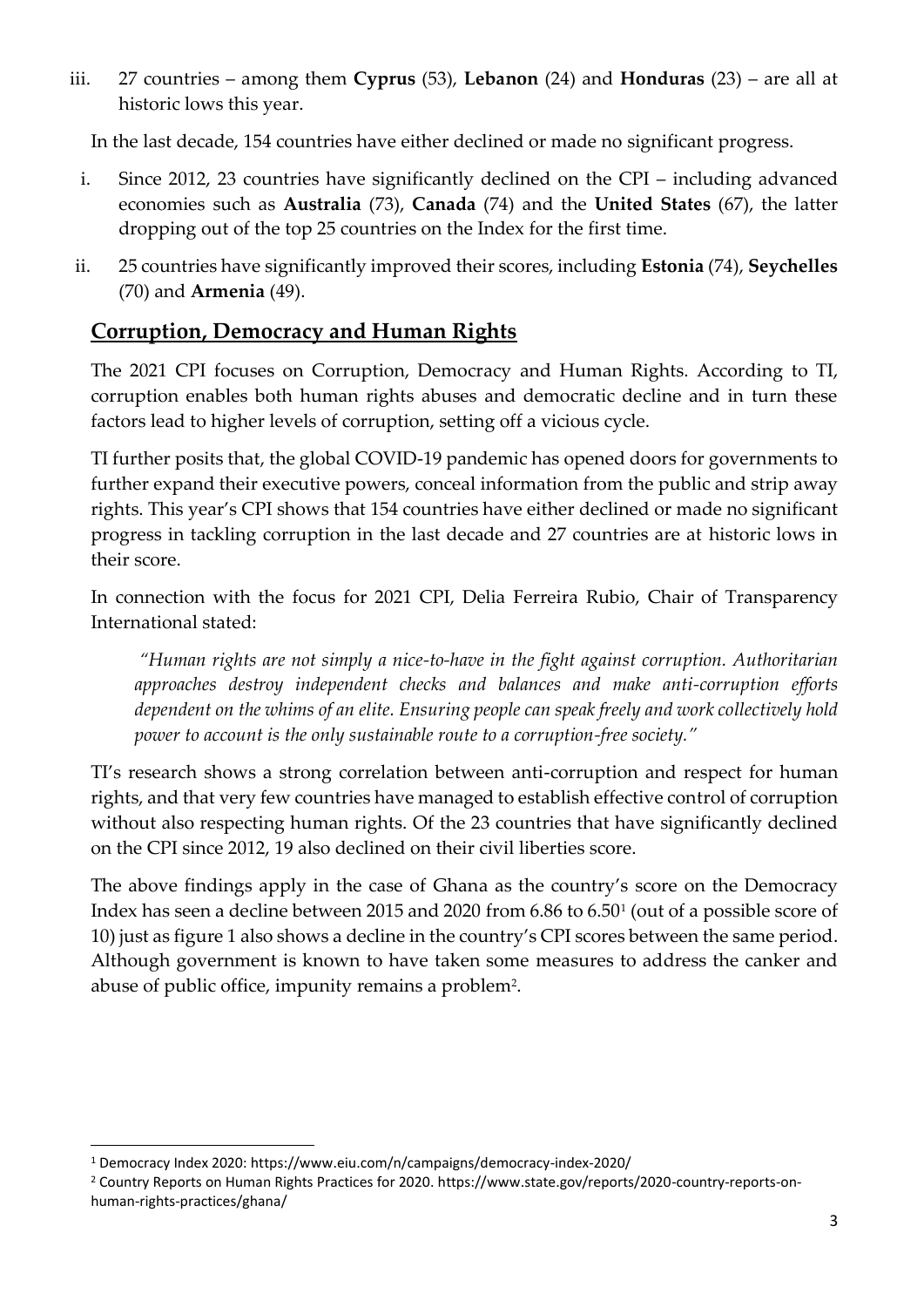## **What Needs to be Done**

According to TI, corruption may be a multi-faceted problem, but it is one we know how to solve. To end the vicious cycle of corruption, human rights violations and democratic decline, TI recommends that, governments around the world should uphold the rights needed to hold power to account; restore and strengthen institutional checks on power; combat transnational forms of corruption and uphold the right to information in government spending. Specifically, for Ghana, GII recommends the following:

#### **1. Enhance institutional checks on power**

Public oversight bodies including anti-corruption agencies and the supreme audit institution must operate fully independent from the executive as their mandates stipulate. They should continuously be well-resourced with budgets allocated to them fully disbursed and empowered to effectively investigate and sanction corruption timeously.

#### **2. Empower citizens to hold power to account**

Agencies of state responsible for guarding the rights of citizens should take active roles in ensuring expeditious investigations into violations of the rights of civil society and media activists as well as human rights defenders and facilitate justice for crimes against all. Parliament and the courts should also be vigilant in preventing executive overreach.

#### **3. Sanction the corrupt to serve as a deterrent**

Ghana is touted to have considerable anti-corruption frameworks including sanctioning laws. However, not enough commitment on sanctioning corruption, particularly, political corruption has been demonstrated in recent years. Government and state anti-corruption institutions must effectively work towards making corruption a high risk and a low gain venture in order to reduce the incidences of abuse of power, impunity and corruption.

## **4. Improve transparency and accountability in political party and campaign financing**

The Electoral Commission should be held accountable to ensure the enforcement of the Political Parties Act, 2000 (Act 574), particularly Section 21 which relates to the disclosure of funding sources by political parties. Parliament should also amend Act 574 to include disclosure on funding sources for candidates contesting Presidential and Parliamentary elections. There should also be a ceiling on how much can be raised and spent by candidates contesting these elections.

**5. Promote efficient public service delivery and anti-corruption through digitization** Evidence from the ongoing digitization projects of government suggests that automated processes within relevant public institutions (GRA) have reduced human